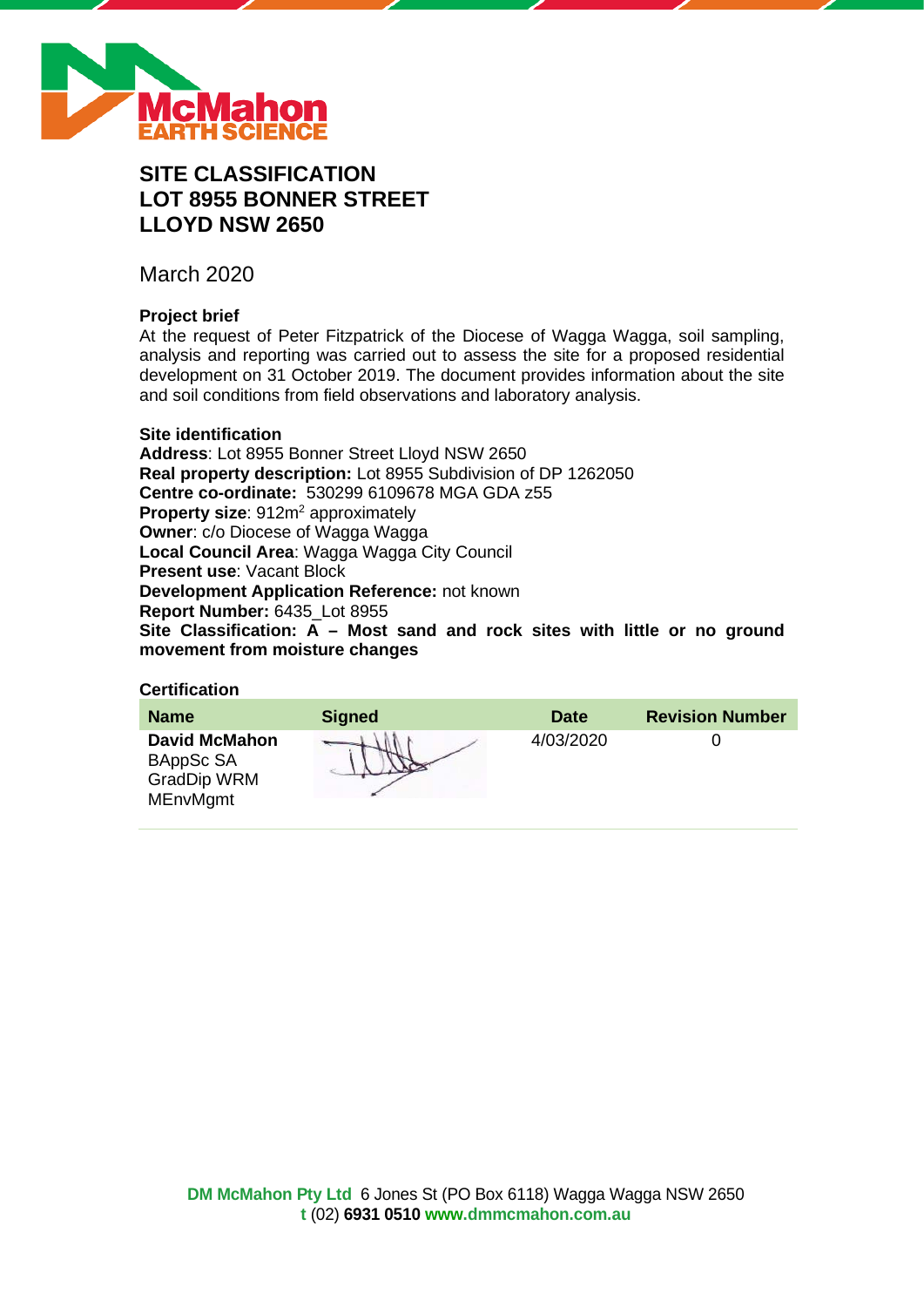# **Physical characteristics of the site**

A desktop review and investigation of the topography, hydrology, soil, lithology, geology and hydrogeology of the site has been undertaken and are as follows:

# **Topography**

The Lake Albert 1:25,000 Topographic Map (Sheet 8327-1S) indicates that the site is located at an elevation of approximately 264m AHD. The site landform is classed as a simple slope and the slope class is gently inclined.

# **Vegetation**

The site is devoid of vegetation.

# **Hydrology**

The nearest named waterway is Stringybark Creek located 3414m to the south east of the site. Due to the relative incline of the site, rainfall is likely to both run off and infiltrate into the relatively permeable topsoil.

# **Weather**

The average rainfall for Wagga Wagga is approximately 526.8mm per annum, with the wettest months being October, June and July. Annual mean evaporation for the region is 1715.5mm with mean daily evaporation ranges from 1.2mm in July to 9.2mm in January. Wagga Wagga is characterised by cold wet winters and hot dry summers with mean maximum temperatures ranging from 12.9°C in July to 31.9 °C in January and mean minimum temperatures ranging from 1.3ºC in July to 15.9ºC in February. Rainfall, temperature and evaporation data from Wagga Wagga Agricultural Institute 73127 (www.bom.gov.au).

# **Soil & Landform**

The site lies within the mapping unit ld from the Soil Landscapes of the Wagga Wagga 1:100 000 Sheet (DLWC, 1997). The map unit ld is described as:

# *ld – Lloyd (Erosional Landscapes)*

*Landscape*: rolling low hills on Ordovician metasedimentary rocks. Local relief 30–90 m; slopes 10–20%. Broad crests and ridges; long waning mid to lower slopes; broad drainage depressions. Variable rock outcrop 0–50%. Extensively to completely cleared mid to high open-forest.

*Soils*: shallow (<0.5 m), moderately well-drained Paralithic Leptic Rudosols (Lithosols) on some crests, ridges and upper slopes; deep (1.0–1.5 m), imperfectly drained Red Kurosols (Red Podzolic Soils) on other crests and upper slopes; moderately deep (0.5– 1.0m), moderately well-drained Red Chromosols and Kurosols (Red Podzolic Soils) on mid to lower slopes; and moderately deep (0.5–1.0 m), imperfectly drained Brown Kurosols (Yellow Podzolic Soils) in drainage lines.

*Limitations*: high erosion hazard; steep slopes (localised); localised rock outcrop; localised poor drainage; localised waterlogging; foundation hazard (localised); mass movement; shallow, stony and strongly acid soils (on ridges and upper slopes); localised aluminium toxicity; localised salinity.

### **Lithology and Geology**

Undivided Ordovician metasedimentary rocks—thinly interbedded siltstones, shales and phyllites, with minorschists and minor quartzites. Lithology is highly variable

over a short distance. Relatively thick (1 m to several metres) colluvial and slopewash clayey sediments occur on lower slopes and in drainage depressions. There is generally no rock outcrop, but occasionally <50% (at sites usually underlain by sandstone).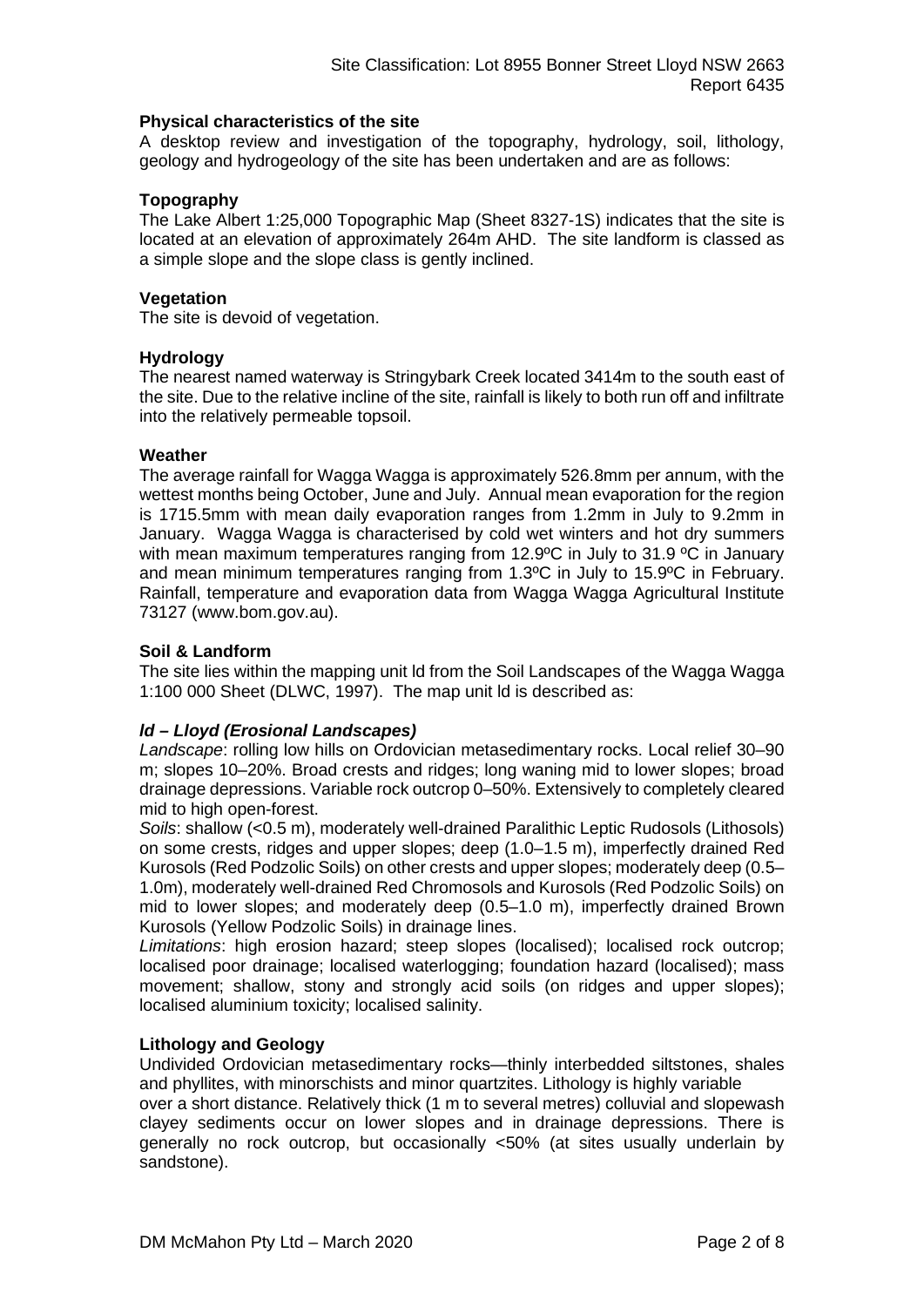# **Hydrogeology**

From the Geoscience Australia hydrogeology dataset, the groundwater beneath the site is described as porous, extensive highly productive aquifers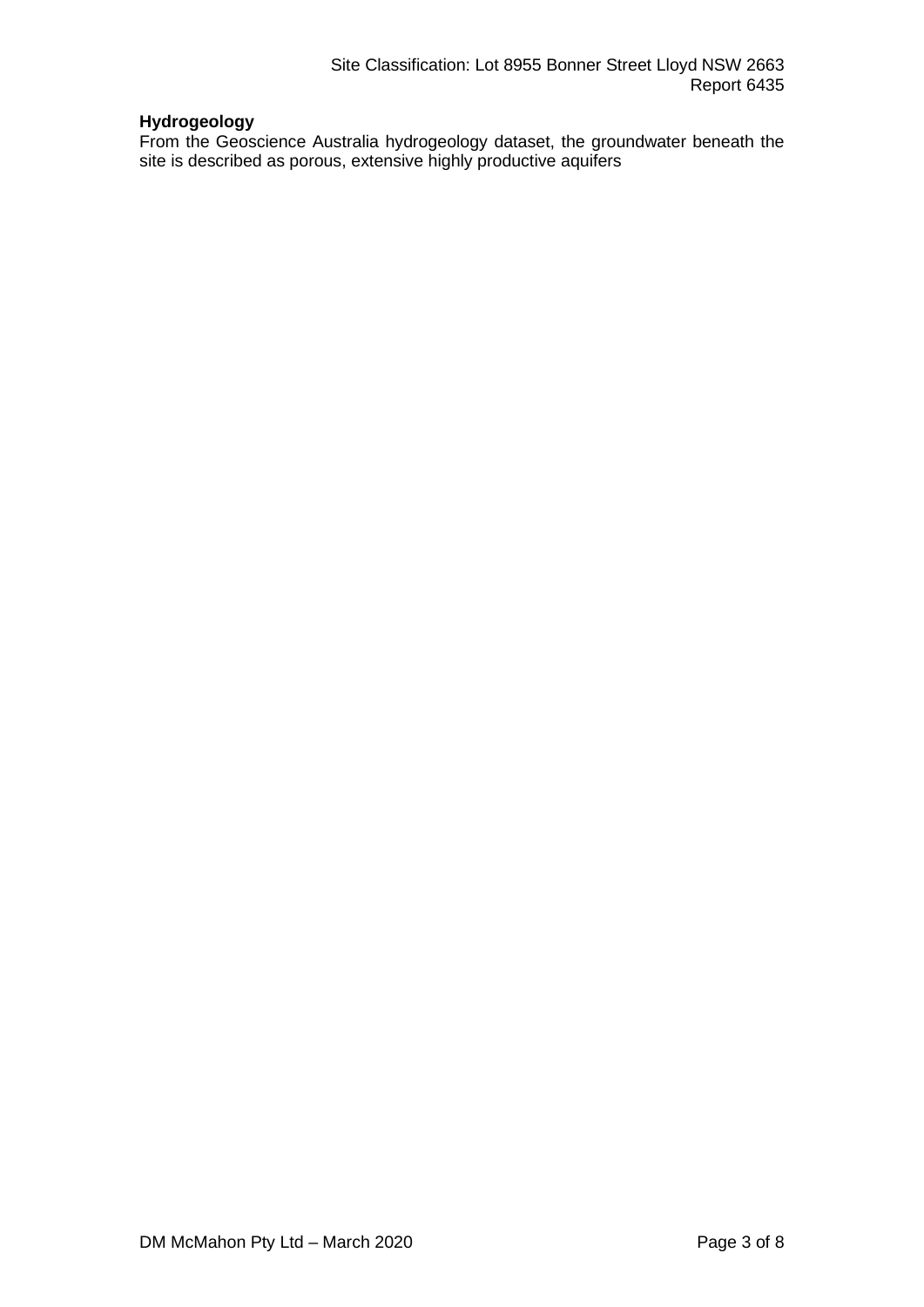# **Site Condition**

Through site investigation, field observations, in situ tests and laboratory analysis the following site geotechnical model has been developed. Details of the general conditions encountered with a field description of the soil, engineering properties and the location of the boreholes can be seen as follows, Table 1, Figure 1.

#### **Table 1:** *Site geotechnical model with field description and observations*

| <b>Soil</b><br><b>Origin</b> | <b>Depth</b><br>(m) | <b>Class</b><br><b>(AS17</b><br>26<br>$-2017)$ | Soil Name /<br><b>Description</b>       | <b>Grain</b><br><b>Size</b> | <b>Primary</b><br><b>Colour</b> | <b>Mottle</b><br><b>Colour</b> | <b>Mois-</b><br>ture | Plas-<br>ticity | <b>Consis-</b><br>tency | <b>Observations</b><br>and/or comments | <b>Engineering</b><br><b>Properties</b> |
|------------------------------|---------------------|------------------------------------------------|-----------------------------------------|-----------------------------|---------------------------------|--------------------------------|----------------------|-----------------|-------------------------|----------------------------------------|-----------------------------------------|
| <b>Borehole 1</b>            |                     |                                                |                                         |                             |                                 |                                |                      |                 |                         |                                        |                                         |
| <b>FILL</b>                  | $0.0 - 0.2$         | <b>CI</b>                                      | <b>Silty CLAY</b>                       | Fine                        | Yellowish<br><b>Brown</b>       | Nil                            | D                    | Low             | Firm                    | $\blacksquare$                         |                                         |
| $\blacksquare$               | 0.2                 | $\,$                                           | Bedrock -<br>Ordovician<br>Metasediment | $\overline{\phantom{a}}$    | $\overline{\phantom{a}}$        | Nil                            | $\sim$               | -               |                         | Refusal at 0.2m on<br>OM.              | Ys<br>Expansivity<br>$0-20$ mm          |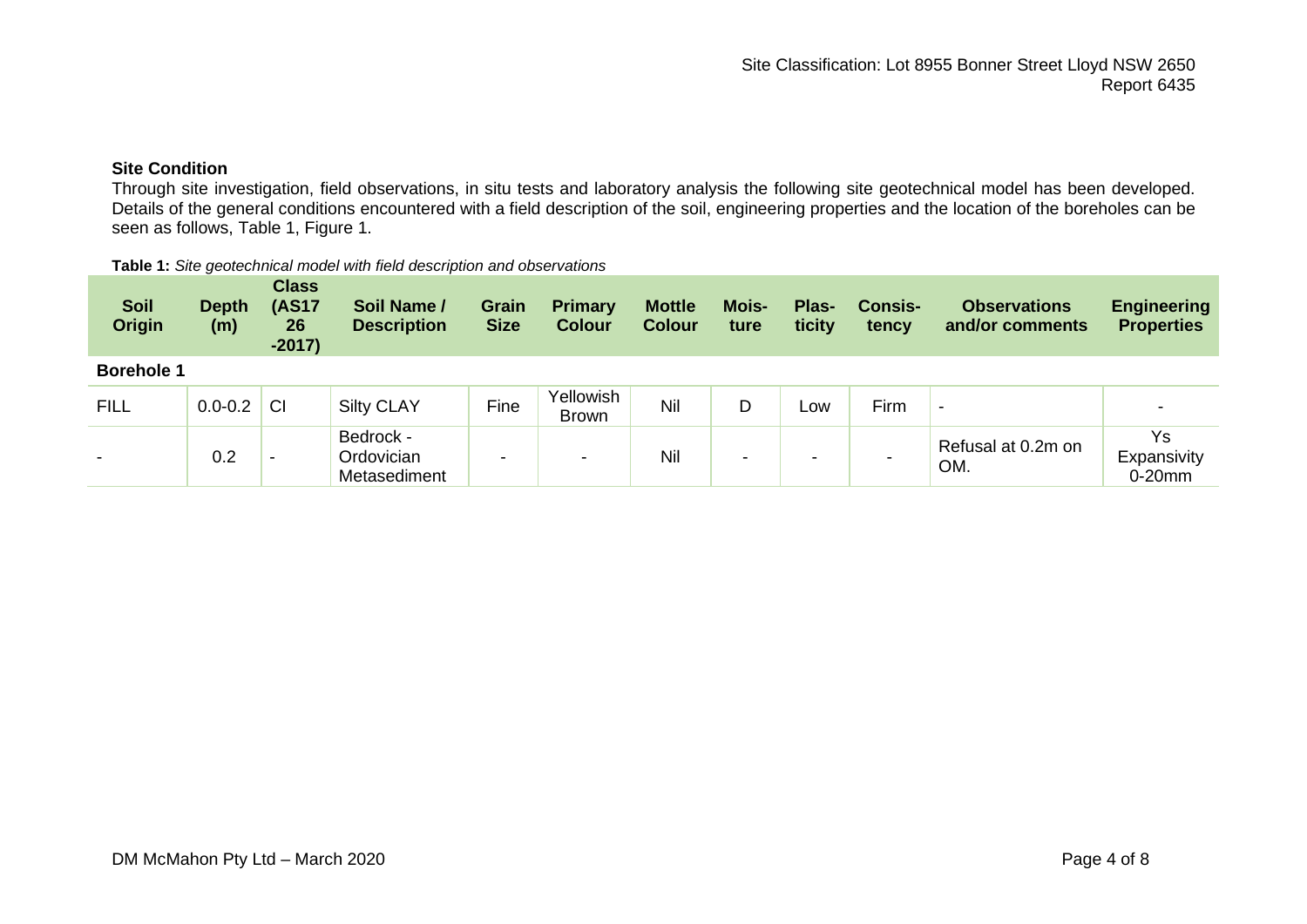Site Classification: Lot 8955 Bonner Street Lloyd NSW 2663 Report 6435



**Figure 1:** *Annotated site plan overlain on aerial photograph depicting borehole locations*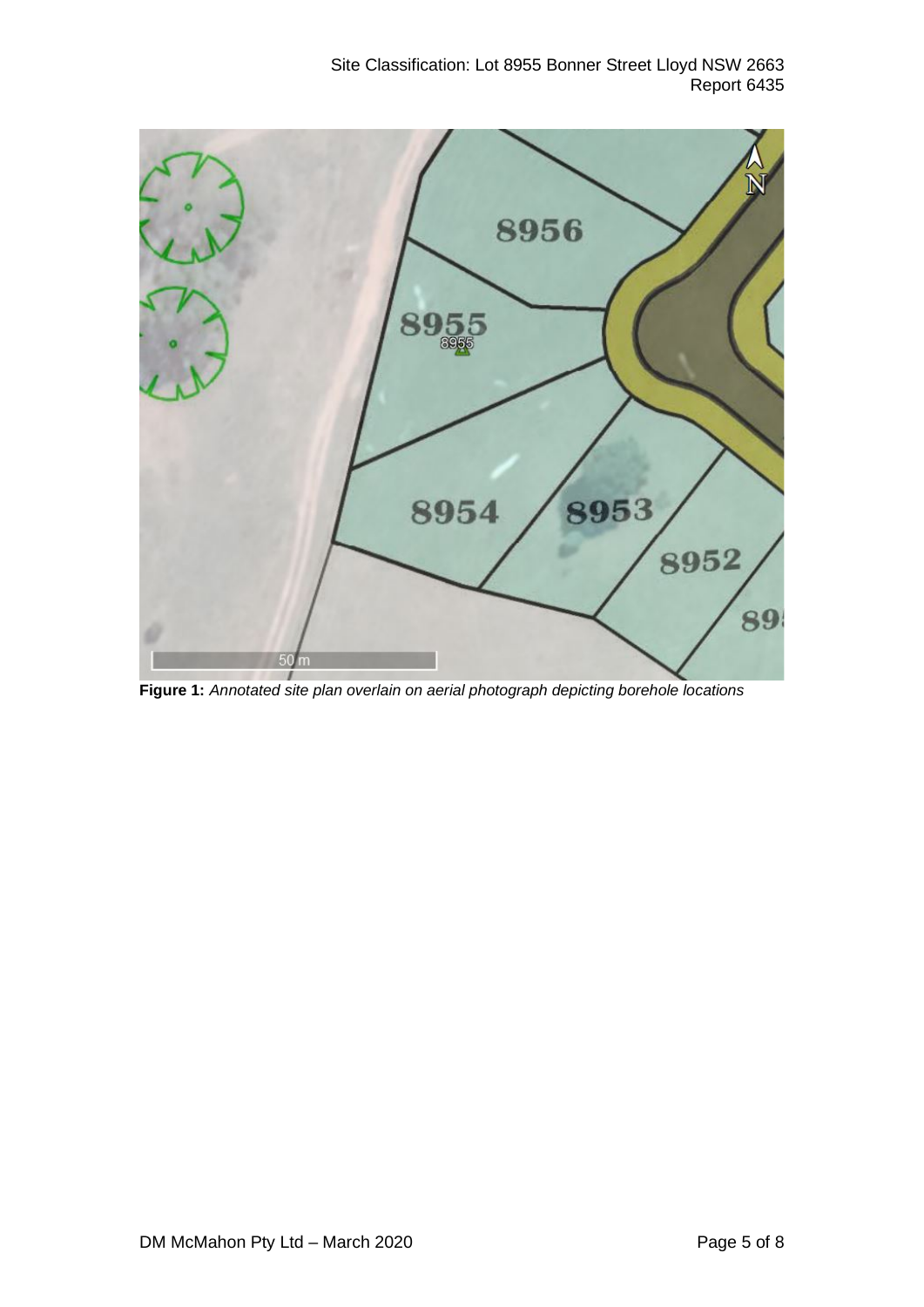# **Site Classification**

Based on the field assessment and laboratory data and assumptions therein the site is classified as **A – Most sand and rock sites with little or no ground movement from moisture changes** by reference to AS2870:2011.

# **Assumptions**

Site investigation and classification was carried out by reference to AS2870:2011. The proposed building is a single storey residential development.

This classification is based on the footings being founded into the underlying ordovician metasedimentary bedrock. If the footings are not into the specified material the site classification will need to be reassessed.

Footings may be founded partly on fill and partly on natural material depending on founding depths. As such, footing design may require careful consideration by the structural engineer to minimise potential differential settlement.

An allowable bearing pressure of up to 50kPa and 100kPa for raft slab beams and strip footings respectively may be adopted.

If more than 0.4m of uncontrolled fill is present or placed, or if depth of excavation within the building area extends more than 0.5m below the existing surface, the above classification will need to be reassessed.

Any earthworks on site will be carried out by reference to AS3798: 2007.

If any unconsolidated or saturated soils are encountered during excavation, or conditions that are not alike the above description, the site supervisor should be informed, the work stopped and this office be contacted immediately for further evaluation.

Where trees and large shrubs are removed from the site all roots are to be removed and voids replaced with compacted fill by reference to AS3798:2007.

The soils investigated are all natural ground and no free groundwater was encountered at the time of the investigation.

Site drainage and vegetation limitations are adhered to as per the CSIRO Foundation Management and Footing Performance: A Homeowner's guide, BTF-2011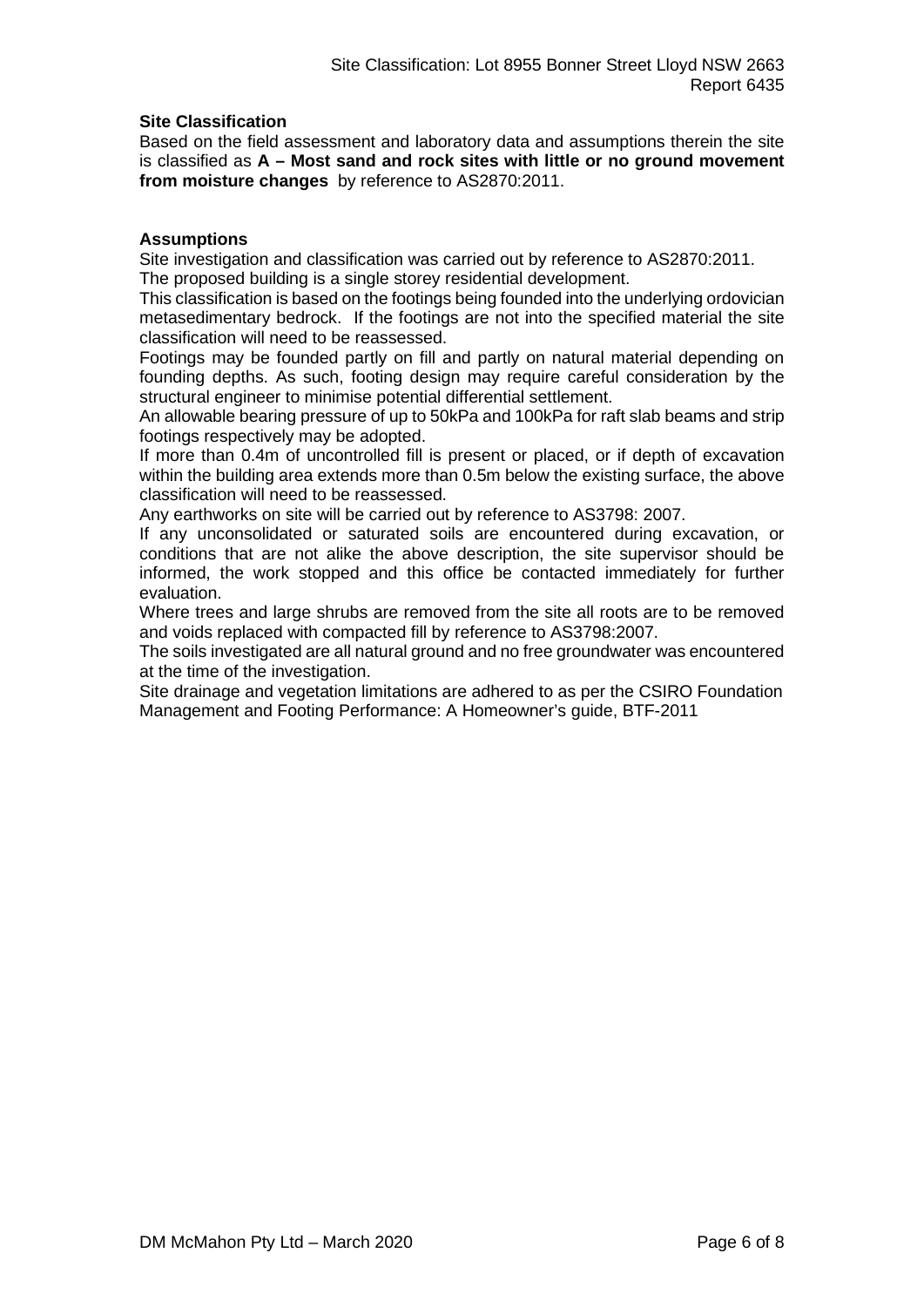# Site Classification: Lot 8955 Bonner Street Lloyd NSW 2663 Report 6435

| <b>Log Column</b>  |                      | <b>Symbol</b>                                             | <b>Definition</b>                                                                                                                                                                                                                                                                                                                                                                                                          |  |  |  |  |
|--------------------|----------------------|-----------------------------------------------------------|----------------------------------------------------------------------------------------------------------------------------------------------------------------------------------------------------------------------------------------------------------------------------------------------------------------------------------------------------------------------------------------------------------------------------|--|--|--|--|
| <b>Soil Origin</b> |                      | <b>TOPSOIL</b>                                            | Mantle of surface and/or near-surface soil often but not always defined by high levels of organic<br>material, both dead and living. Remnant topsoils are topsoils that subsequently been buried by<br>other transported soils. Roots of trees may extend significantly into otherwise unaltered soil and<br>the presence of roots is not a sufficient reason for describing a material as topsoil.                        |  |  |  |  |
|                    |                      | <b>FILL</b>                                               | Any material which has been placed by anthropogenic processes                                                                                                                                                                                                                                                                                                                                                              |  |  |  |  |
|                    |                      | Alluvial                                                  | Deposited by streams and rivers                                                                                                                                                                                                                                                                                                                                                                                            |  |  |  |  |
|                    |                      | Colluvial                                                 | Soil and rock debris transported down slope by gravity, with or without the assistance of flowing<br>water and generally deposited in gullies or at the base of slopes. Colluvium is often used to<br>refer to thicker deposits such as those formed from landslides, whereas the term 'slopewash'<br>may be used for thinner and more widespread deposits that accumulate gradually over longer<br>geological timeframes. |  |  |  |  |
|                    |                      | Extremely<br>weathered<br>material                        | Formed directly from in situ weathering of geological formations. Although this material is of soil<br>strength, it retains the structure and/or fabric of the parent rock material.                                                                                                                                                                                                                                       |  |  |  |  |
|                    |                      | Residual                                                  | Formed directly from in situ weathering of geological formations. These soils no longer retain<br>any visible structure or fabric of the parent soil or rock material                                                                                                                                                                                                                                                      |  |  |  |  |
| Class              |                      | GW<br>Gravel and gravel-sand mixtures, little to no fines |                                                                                                                                                                                                                                                                                                                                                                                                                            |  |  |  |  |
| (AS1726-           |                      | GP                                                        | Gravel and gravel-sand mixtures, little to no fines, uniform gravels                                                                                                                                                                                                                                                                                                                                                       |  |  |  |  |
| 2017)              |                      | GМ                                                        | Gravel-silt mixtures and gravel-sand-silt mixtures                                                                                                                                                                                                                                                                                                                                                                         |  |  |  |  |
|                    |                      | GC                                                        | Gravel-clay mixtures and gravel-sand-clay mixtures                                                                                                                                                                                                                                                                                                                                                                         |  |  |  |  |
|                    |                      | SW                                                        | Sand and gravel-sand mixtures, little to no fines                                                                                                                                                                                                                                                                                                                                                                          |  |  |  |  |
|                    |                      | <b>SP</b>                                                 |                                                                                                                                                                                                                                                                                                                                                                                                                            |  |  |  |  |
|                    | Coarse grained soils |                                                           | Sand and gravel-sand mixtures, little to no fines                                                                                                                                                                                                                                                                                                                                                                          |  |  |  |  |
|                    |                      | <b>SM</b><br>SC                                           | Sand-silt mixtures                                                                                                                                                                                                                                                                                                                                                                                                         |  |  |  |  |
|                    |                      | ML                                                        | Sand-clay mixtures                                                                                                                                                                                                                                                                                                                                                                                                         |  |  |  |  |
|                    |                      | CL, CI                                                    | Inorganic silt and very fine sand, rock flour, silty or clayey fine sand or silt with low plasticity                                                                                                                                                                                                                                                                                                                       |  |  |  |  |
|                    | soils                |                                                           | Inorganic clays of low to medium plasticity, gravelly clay, sandy clay                                                                                                                                                                                                                                                                                                                                                     |  |  |  |  |
|                    |                      | OL<br>MН                                                  | Organic silt<br>Inorganic silt                                                                                                                                                                                                                                                                                                                                                                                             |  |  |  |  |
|                    |                      | CН                                                        | Inorganic clays of high plasticity                                                                                                                                                                                                                                                                                                                                                                                         |  |  |  |  |
|                    | Fine grained         | OН                                                        | Organic clay of medium to high plasticity, organic silt                                                                                                                                                                                                                                                                                                                                                                    |  |  |  |  |
|                    |                      | Pt                                                        | Peat, highly organic soil                                                                                                                                                                                                                                                                                                                                                                                                  |  |  |  |  |
| Soil Name/         |                      | SAND                                                      | Coarse grained soil                                                                                                                                                                                                                                                                                                                                                                                                        |  |  |  |  |
| <b>Description</b> |                      | SILT                                                      | Fine grained soil - low dry strength, low wet toughness and dilatancy                                                                                                                                                                                                                                                                                                                                                      |  |  |  |  |
|                    |                      | <b>CLAY</b>                                               | Fine grained soil – high dry strength, high wet toughness and plasticity                                                                                                                                                                                                                                                                                                                                                   |  |  |  |  |
| <b>Grain Size</b>  |                      | Coarse                                                    | >2mm                                                                                                                                                                                                                                                                                                                                                                                                                       |  |  |  |  |
|                    |                      | Medium                                                    | $0.06 - 2mm$                                                                                                                                                                                                                                                                                                                                                                                                               |  |  |  |  |
|                    |                      | Fine                                                      | $<$ 0.06 $mm$                                                                                                                                                                                                                                                                                                                                                                                                              |  |  |  |  |
| <b>Moisture</b>    |                      | D                                                         | Dry                                                                                                                                                                                                                                                                                                                                                                                                                        |  |  |  |  |
|                    |                      | Т<br>М                                                    | <b>Moderately Moist</b><br>Moist                                                                                                                                                                                                                                                                                                                                                                                           |  |  |  |  |
|                    |                      | W                                                         | Wet                                                                                                                                                                                                                                                                                                                                                                                                                        |  |  |  |  |
| <b>Plasticity</b>  |                      | Non-plastic                                               | Not applicable                                                                                                                                                                                                                                                                                                                                                                                                             |  |  |  |  |
|                    |                      | Low                                                       | Only slight pressure is required to roll the thread of soil near the plastic limit. The thread and<br>lump are weak and soft. The dry specimen crumbles into powder with some finger pressure.                                                                                                                                                                                                                             |  |  |  |  |
|                    |                      | Medium                                                    | Medium pressure is required to roll the thread of soil to near the plastic limit. The thread and<br>lump have medium stiffness. The dry specimen breaks into pieces or crumbles with<br>considerable finger pressure.                                                                                                                                                                                                      |  |  |  |  |
|                    |                      | High                                                      | Considerable pressure is required to roll the thread to near the plastic limit. The thread and the<br>lump have very high stiffness. The dry specimen cannot be broken with finger pressure.<br>Specimen will break into pieces between thumb and a hard surface.                                                                                                                                                          |  |  |  |  |
| <b>Consistency</b> |                      | Very Soft (VS)                                            | Exudes between fingers when squeezed in hand                                                                                                                                                                                                                                                                                                                                                                               |  |  |  |  |
|                    |                      | Soft (S)                                                  | Can be moulded by light finger pressure                                                                                                                                                                                                                                                                                                                                                                                    |  |  |  |  |
|                    |                      | Firm (F)                                                  | Can be moulded by strong finger pressure                                                                                                                                                                                                                                                                                                                                                                                   |  |  |  |  |
|                    |                      | Stiff (St)                                                | Cannot be moulded by fingers                                                                                                                                                                                                                                                                                                                                                                                               |  |  |  |  |
|                    |                      | Very Stiff (VSt)                                          | Can be indented by thumb nail                                                                                                                                                                                                                                                                                                                                                                                              |  |  |  |  |
|                    |                      | Hard (H)                                                  | Can be indented by thumb nail with difficulty                                                                                                                                                                                                                                                                                                                                                                              |  |  |  |  |
|                    |                      | Friable (Fr)                                              | Can be easily crumbled or broken into small pieces by hand                                                                                                                                                                                                                                                                                                                                                                 |  |  |  |  |

# **Notes Relating to Results**